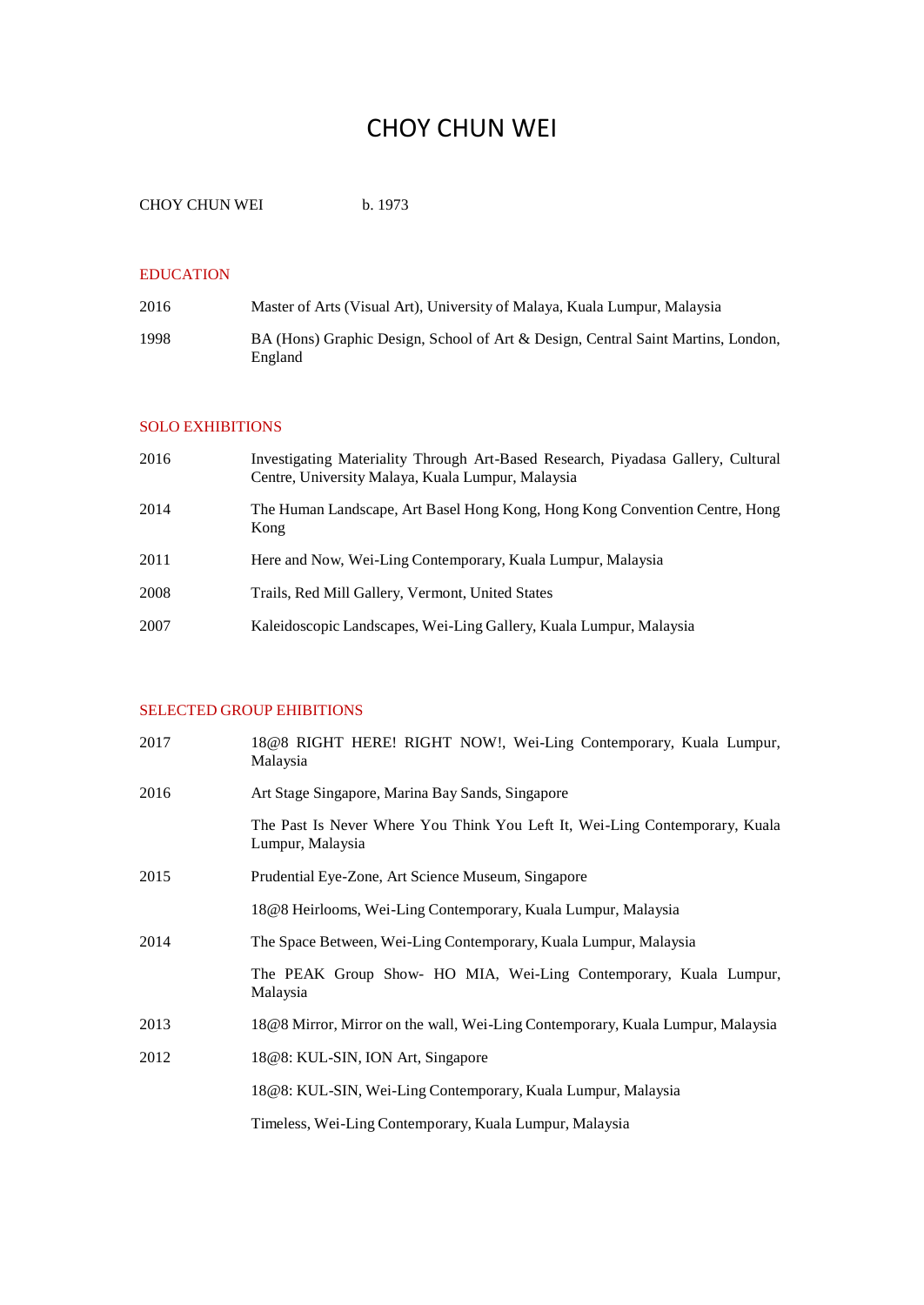|      | Snapshots, WWF Art for Nature, Rimbun Dahan, Seangor, Malaysia                                                                                                                                                |
|------|---------------------------------------------------------------------------------------------------------------------------------------------------------------------------------------------------------------|
| 2011 | Art Stage Singapore, Marina Bay Sands, Singapore                                                                                                                                                              |
| 2010 | Negaraku: Nationalism and Patriotism in Malaysian Contemporary Art, The Aliya<br>and Farouk Khan Collection, Galeria Sri Perdana, Kuala Lumpur                                                                |
|      | Survival, WWF Art for Nature, Rimbun Dahan, Selangor, Malaysia                                                                                                                                                |
|      | Absolut 18@8, Wei-Ling Gallery, Kuala Lumpur, Malaysia                                                                                                                                                        |
| 2009 | Iskandar Malaysia Contemporary Art Show (IMCAS), Danga Bay City Mall, Johor,<br>Malaysia                                                                                                                      |
|      | Tanah Air, WWF Art for Nature, Rimbun Dahan, Selangor, Malaysia                                                                                                                                               |
| 2008 | Shifting Boundaries, WWF Art for Nature, Rimbun Dahan, Selangor, Malaysia                                                                                                                                     |
|      | 18@8 Vice & Virtue, Wei-Ling Gallery, Kuala Lumpur, Malaysia                                                                                                                                                  |
|      | Tukar Ganti: New Malaysian Paintings, Valentine Willie Fine Art Singapore, HT<br>Contemporary Space, Singapore                                                                                                |
|      | La Galleria, Pall Mall, London, United Kingdom                                                                                                                                                                |
|      | China International Gallery Exposition (CIGE), China World Trade Center, Beijing,<br>China                                                                                                                    |
|      | Force of Nature, Pace Gallery, Malaysia                                                                                                                                                                       |
| 2007 | 00:15 Sperstar, WWF Art for Nature, Rimbun Dahan, Selangor, Malaysia                                                                                                                                          |
|      | Artriangle: Malaysia Philippines Indonesia, Soko Gakkai Malaysia, Kuala Lumpur,<br>Malaysia                                                                                                                   |
|      | Between Generations: 50 Years Across Modern Art in Malaysia, Asian Art Museum,<br>University of Malaya, Selangor, Malaysia & Muzium dan Galeri Tuanku Fauziah,<br>Universiti Sains Malaysia, Penang, Malaysia |
| 2006 | Rimbun Dahan Artist in Residency Show, Rimbun Dahan, Selangor, Malaysia                                                                                                                                       |
|      | Signed and Dated, Valentine Willie Fine Art 10 <sup>th</sup> Anniversary, Valentine Willie Fine<br>Art, Kuala Lumpur, Malaysia                                                                                |
|      | Feed Me! An Exploration of Appetities, WWF Art for Nature, Rimbun Dhan,<br>Selangor, Malaysia                                                                                                                 |
|      | 18@8 KUL-KARACHI, Pakistan Show, Amin Gulgee Gallery, Karachi, Pakistan                                                                                                                                       |
| 2005 | Rooster Mania, Townhouse Gallery, Kuala Lumpur, Malaysia                                                                                                                                                      |
|      | The Power of Dreaming: Taman Sari, The Garden of Delight and Identity, WWF Art<br>for Nature, Rimbun Dahan, Selangor, Malaysia                                                                                |
|      | 18@8, Wei-Ling Gallery, Kuala Lumpur, Malaysia                                                                                                                                                                |
|      | Art Below 1000, Valentine Willie Fine Art, Kuala Lumpur, Malaysia                                                                                                                                             |
|      | Free Show, Reka Art Space, Selangor, Malaysia                                                                                                                                                                 |
| 2004 | Young Contemporary Finalist Exhibition, National Visual Arts Gallery, Kuala<br>Lumpur, Malaysia                                                                                                               |
|      | Paradise Lost/Paradise Found, WWF Art for Nature, Rimbun Dahan, Selangor,                                                                                                                                     |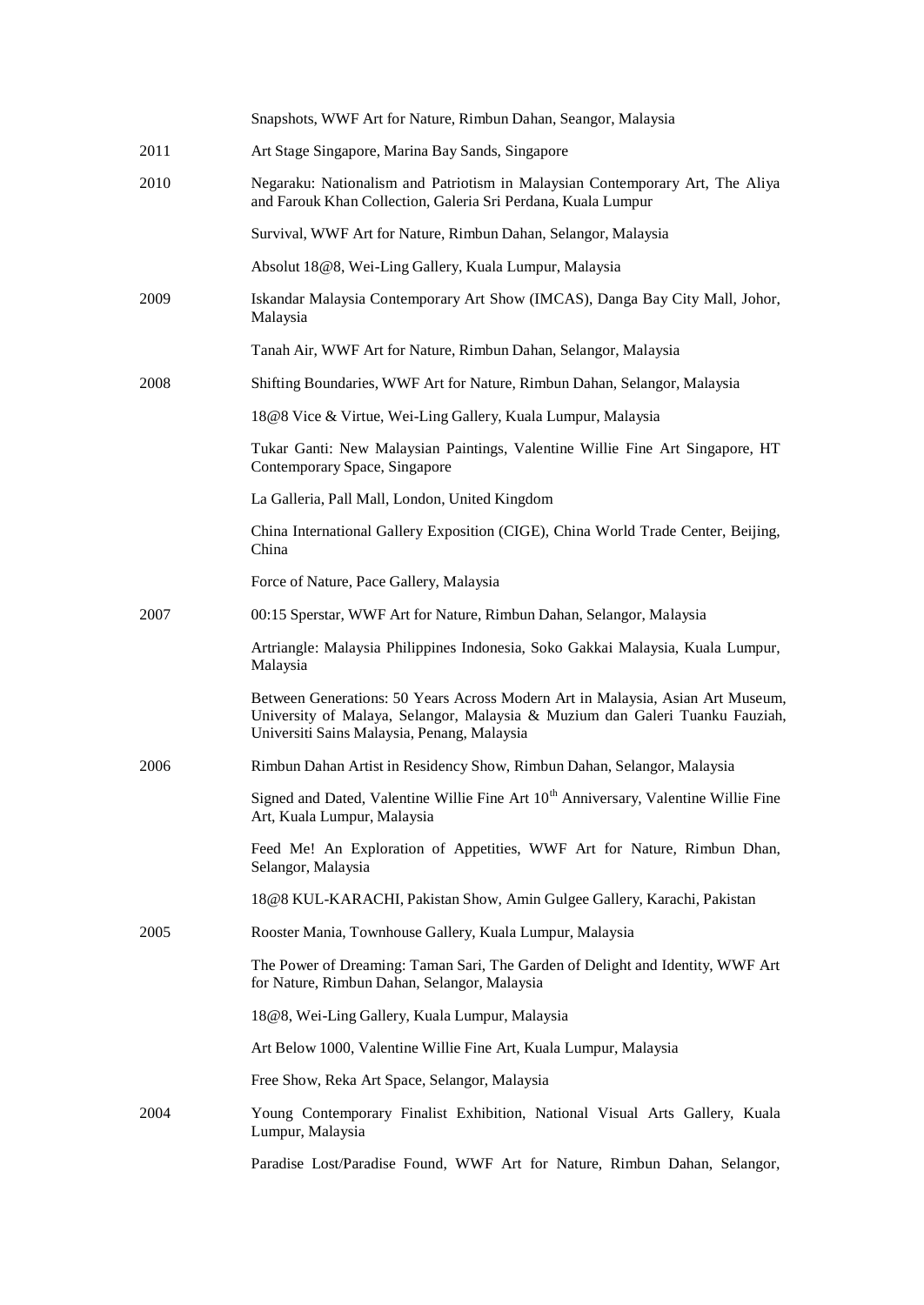|               | Malaysia                                                                                                                      |
|---------------|-------------------------------------------------------------------------------------------------------------------------------|
|               | Home Improvement, Two-person Show, Reka Art Space, Malaysia                                                                   |
|               | Semangat: Artists for Theater, Fundraising Exhibition for 5 Arts Centre, Valentine<br>Willie Fine Art, Kuala Lumpur, Malaysia |
|               | Art Below 1000, Valentine Willie Fine Art, Kuala Lumpur, Malaysia                                                             |
|               | Fifteen, Darling Muse Gallery, Kuala Lumpur, Malaysia                                                                         |
|               | Free Show, Reka Art Space, Malaysia                                                                                           |
| 2003          | Philip Morris Art Exhibition, National Visual Arts Gallery, Kuala Lumpur, Malaysia                                            |
|               | Games We Play, WWF Art for Nature, Rimdun Dahan, Singapore, Malaysia                                                          |
|               | Art Below 1000, Valentine Willie Fine Art, Kuala Lumpur, Malaysia                                                             |
| 2002          | Touch, WWF Art for Nature, Rimbun Dahan, Malaysia                                                                             |
|               | Works on Paper, Valentine Willie Fine Art, Kuala Lumpur, Malaysia                                                             |
| 2001          | Open Show, National Art Gallery, Kuala Lumpur, Malaysia                                                                       |
|               | Inhabitant: Two Person Show, Valentine Willie Fine Art, Kuala Lumpur,<br>Malaysia                                             |
|               | Exhibit A: Malaysian Still life, Valentine Willie Fine Art, Kuala Lumpur,<br>Malaysia                                         |
|               | Art Below 1000, Valentine Willie Fine Art, Kuala Lumpur, Malaysia                                                             |
| 2000          | Art Below 1000, Valentine Willie Fine Art, Kuala Lumpur, Malaysia                                                             |
| 1999          | Aku: Portret Diri 99, Petronas Gallery, Kuala Lumpur, Malaysia                                                                |
| 1998          | Mental Saint Tart Tins, Degree Show, Long Acre, London, United Kingdom                                                        |
| 1997          | Young Designers, Malaysian Design Council, Menara Tan & Tan, Kuala<br>Lumpur, Malaysia                                        |
| 1996          | WaterWorld, Bank Negara, Kuala Lumpur, Malaysia                                                                               |
| 1995          | Dialogue, Maybank Gallery, Kuala Lumpur, Malaysia                                                                             |
| <b>AWARDS</b> |                                                                                                                               |
| 2007/2008     | Vermont Studio Center Asian Artist Fellowship, Vermont Studio Center,                                                         |
|               |                                                                                                                               |

United States 2005 Artist in Residence, Rimbun Dahan, Malaysia 2004 Juror's Choice Award (2D category), Bakat Muda Sezaman (Malaysian Young